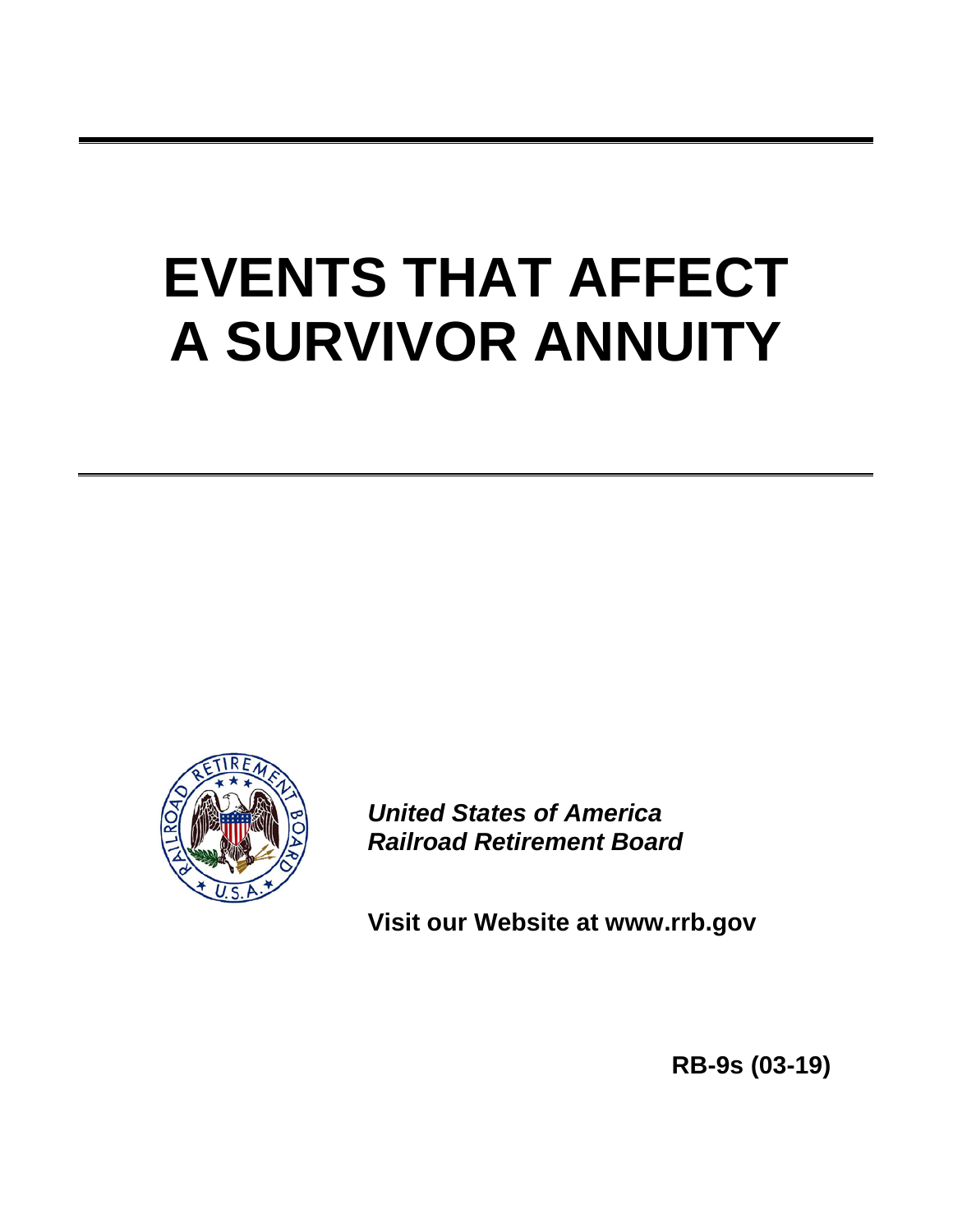- *If you file for any social security benefits or if there is a change in the amount of those benefits.*
- *If you file for a public service pension from a Federal, State, or local government.*
- *If there is a change in your earnings estimate.*
- *If you begin working for any railroad employer.*
- *If there is a change in your mailing address.*
- *If any person for whom you are receiving an annuity dies or leaves your care.*
- *If you are receiving a disability annuity and your condition improves or you become able to work.*
- *If there is a change in your marital status.*
- *If a qualifying child leaves your care, marries, or dies.*
- *If there is a change in your school attendance.*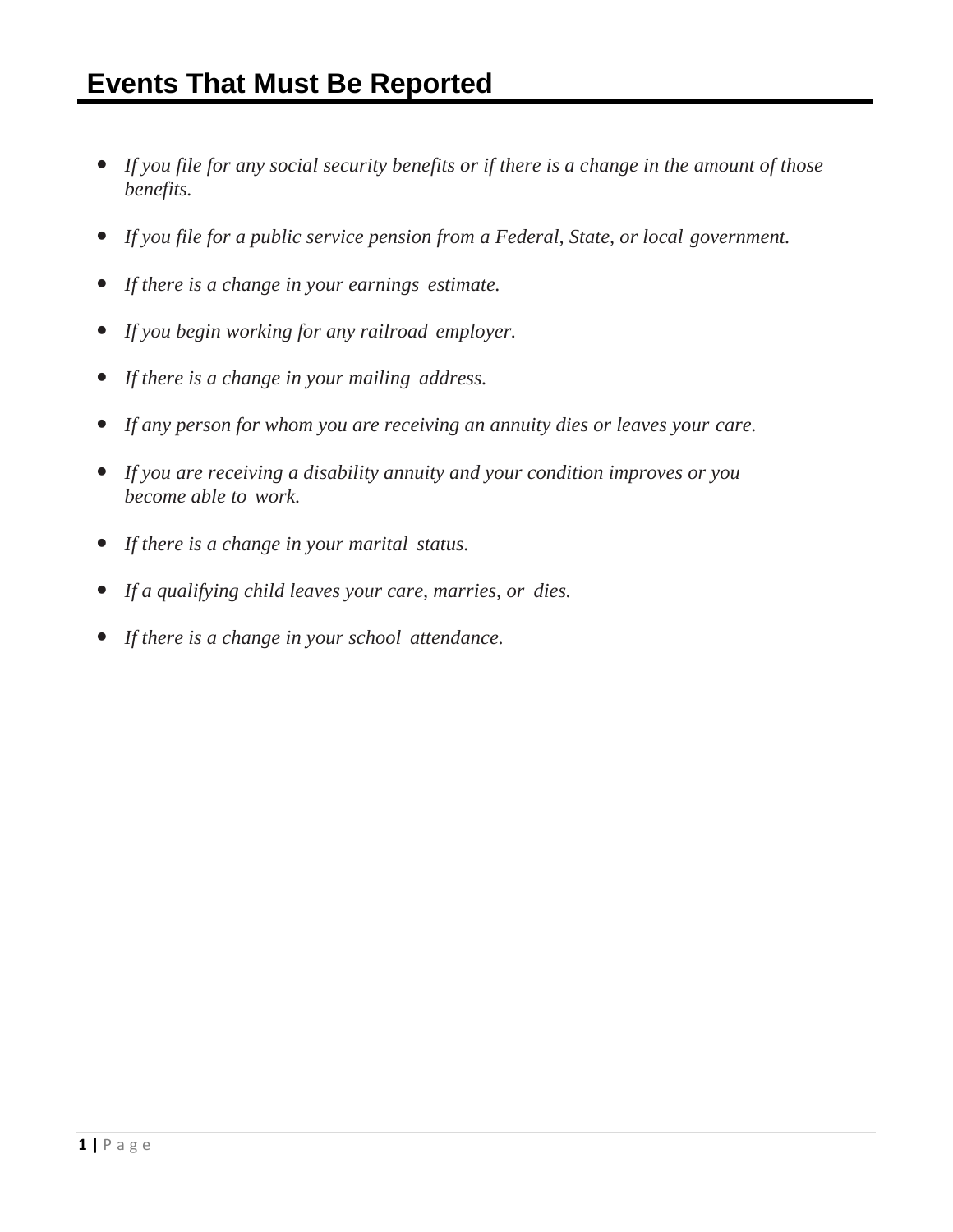ights to benefits under the Railroad Retirement Act also carry responsibilities for reporting events that may affect the payment of these benefits.

This booklet describes the different events that will affect your survivor annuity. You should be aware of these events and notify the Railroad Retirement Board (RRB) immediately if any apply to you or someone you are receiving annuity payments on behalf of.

The events you should report can affect:

- the amount of the monthly payment; or
- the total amount which can be paid during the year; or
- whether we can continue to pay an annuity at all.

Keep this booklet handy and refer to it occasionally to see if you need to report an event to the RRB. Failure to promptly notify the RRB can result in an overpayment that could cause the annuity to be suspended, and may result in the assessment of interest and penalties.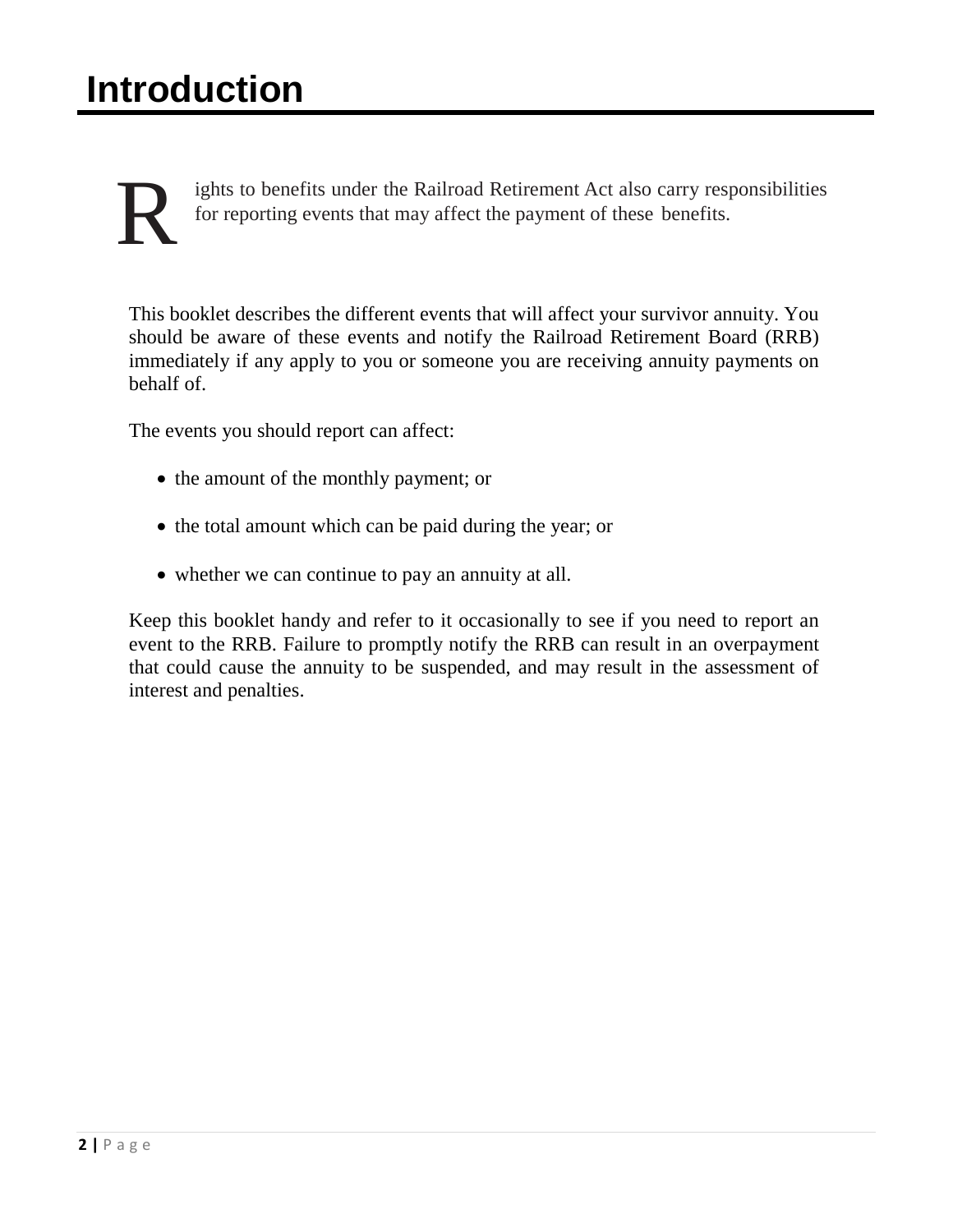## **Responsibility For Reporting Events To The RRB**

If you are receiving your own annuity, it is your responsibility to report the events that affect your annuity. If you are receiving annuity payments on behalf of someone who is unable to handle his or her own funds, you are responsible for knowing if anything has happened which would affect that person's annuity and for making the necessary report to the RRB.

## **If You Fail To Report An Event**

Failure to promptly notify the RRB can result in an overpayment that could cause the annuity to be suspended and may result in the assessment of interest and penalties. Failure to promptly report an event that results in an overpayment will generally constitute "fault" on your part, requiring that the overpayment be repaid.

## **How To Report An Event**

If, at any time, you find that one of the conditions explained in this booklet applies to you, you should immediately notify the RRB in writing. The notice should be sent to the nearest RRB field office, to locate the nearest RRB field office please visit our website at www.rrb.gov or call 1- 877-772-5772, please call for an appointment. You will not be refused service if you do not have an appointment, but RRB representatives can serve you better if an appointment is made. Railroad Retirement Board offices are open to the public from 9:00 a.m. to 3:30 p.m. Monday, Tuesday, Thursday, and Friday, and from 9:00 a.m. to 12:00 p.m. on Wednesday.

## **Information To Include When Reporting An Event**

When you report an event, be sure to include the following information in your letter: Your railroad retirement claim number. This number can be found at the top of your application receipt or on any correspondence from the RRB;

- the railroad employee's name;
- your name (or the annuitant's name if you are reporting an event for someone else);
- your address and daytime telephone number;
- a clear explanation of what event you are reporting;
- the exact date (month, day, year) that the event occurred; and
- the name of your employer and your estimated earnings for the year if you are reporting work.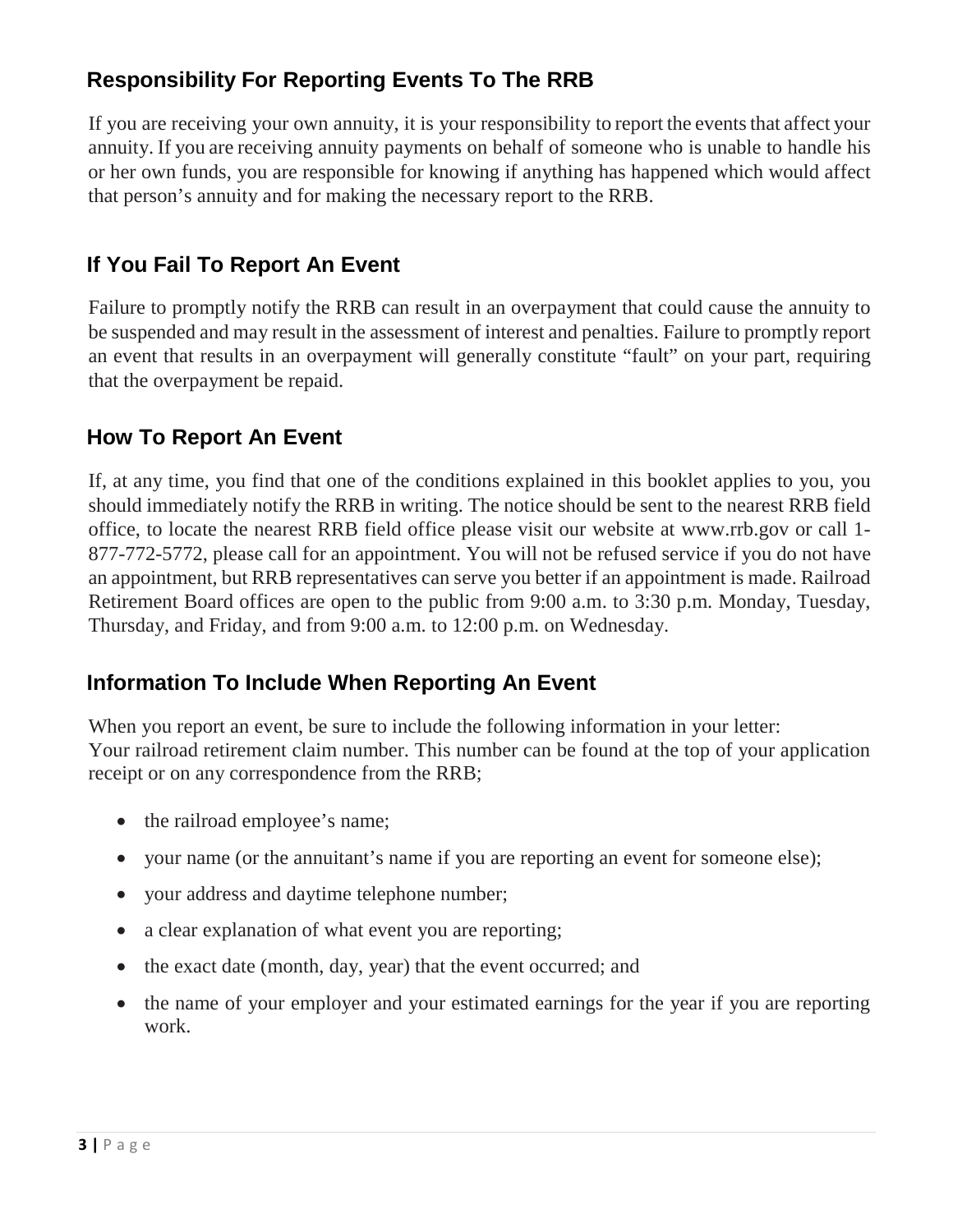## **Effect of Reported Events**

The following sections describe the effect certain events will have on your annuity.

## **If You Receive Social Security Benefits**

The Tier I portion of a survivor annuity is reduced by the amount of any social security benefit you receive. When you file for social security benefits, the Social Security Administration will decide if you are entitled to receive benefits and compute the amount of the benefit which is payable.

Usually, the actual payment will be made by the RRB and will be combined with your regular monthly railroad retirement payment. If you begin to receive a separate social security payment, you should notify your local RRB office immediately. It is your responsibility to notify us. Do not rely on the Social Security Administration to tell us about your benefits.

You should also notify the RRB if you are receiving separate social security payments and these benefits are adjusted for a reason other than a normal cost-of-living increase.

## **If You Receive A Public Service Pension**

In most situations, the Tier I portion of a survivor annuity is reduced by the amount of any public service pension payments which you are entitled to receive. A public service pension is the retirement pay you receive because you worked for the Federal Government of the United States, a state government, or any political subdivision of a state, such as a city, county, town, village or school. If you start to receive a public service pension, you must notify the RRB.

The RRB should also be notified if there are any changes in the amount of the public service pension you are receiving or if you are offered the opportunity to receive a public service pension payment, but you choose to receive a one-time payment instead of monthly payments.

## **Work Outside The Railroad Industry**

Work outside the railroad industry may affect your annuity payments. Whenever you expect your earnings for any year to be more than the annual earnings exempt amount, you must notify the nearest RRB office promptly. If you do not notify us promptly, you may be paid more than you are due and have to refund the overpayment. Refer to **Form G-77**, *How Earnings Affect Payment of Survivor Annuities*, for the annual earnings exempt amounts.

If the previous earnings estimate you furnished should change, immediately notify the nearest RRB office. For example, if you stop working or you realize you will not earn as much as you previously reported, or you work more hours and will increase your income.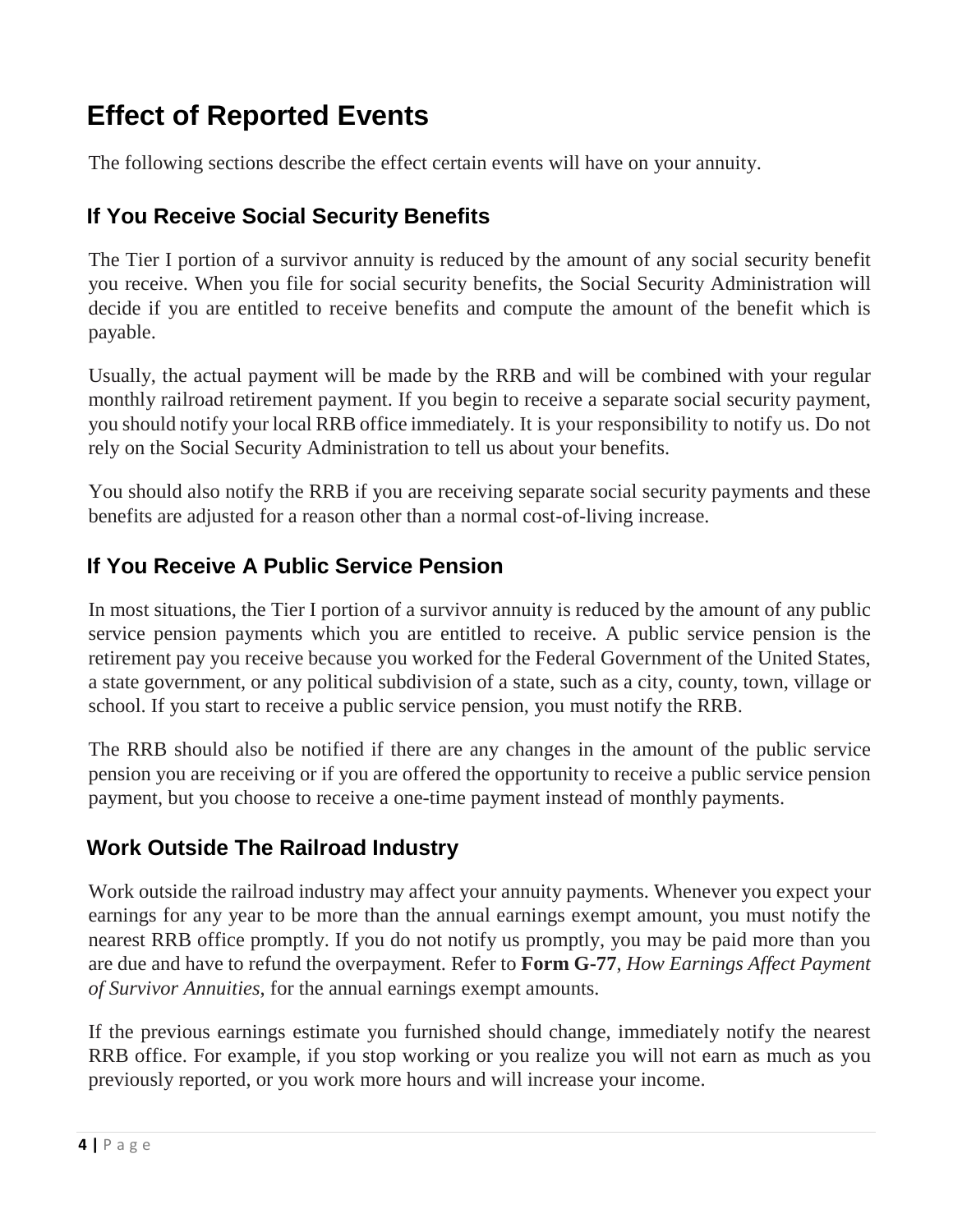You must continue to report earnings over the annual earnings exempt amount until you attain full retirement age. Refer to Booklet **RB-17**, *Survivor Annuities*, for a complete explanation of full retirement age.

## **Earnings**

In general, earnings restrictions apply to gross earnings from employment and net earnings from self-employment. If your earnings are from an employer covered under the Social Security Act, the amount of earnings you should report is the amount reported for social security (FICA) tax. Net earnings from self-employment equal the amount of gross income minus expenses that were reported for social security tax under the Self-Employment Contributions Act (SECA). Add your earnings from employment and self-employment together to determine the total earnings for the year.

Do not include as "earnings" any money that you received for any reason other than work, such as interest from savings, income investments, gifts, inheritances, buy-outs, pensions or other retirement benefits.

For any year in which you will not attain full retirement age, you will lose \$1 in benefits for every \$2 of earnings over the annual exempt amount. For the year in which you attain full retirement age, you will lose \$1 in benefits for every \$3 of earnings over the exempt amount. Beginning with the month in which you actually attain full retirement age, earnings restrictions no longer apply.

If you work outside the United States for 45 or more hours in a month and do not pay FICA or SECA taxes for this work, you will lose part of your annuity regardless of the amount of money you earn.

## **Work In The Railroad Industry**

You cannot be paid an RRB survivor benefit for any month in which you worked for a railroad or other employer in the railroad industry. This applies no matter how old you are or how much money you earn from that work. You must notify the RRB immediately if you go to work for the railroad industry.

## **Change Of Address**

To avoid a delay in receiving your check or important information, notify the nearest RRB office immediately if you change your address. It is important to report all changes to the RRB even if your payments are sent directly to a financial institution. Even if you are on direct deposit, the RRB still keeps your home mailing address on record. This mailing address is used to send any material other than your payments to you (such as notices of cost-of-living increases, Medicare information, new annual earnings exempt amounts, and tax statements). If you do not report your change of address and your payments are on direct deposit, the RRB cannot be responsible for any important information that you do not receive.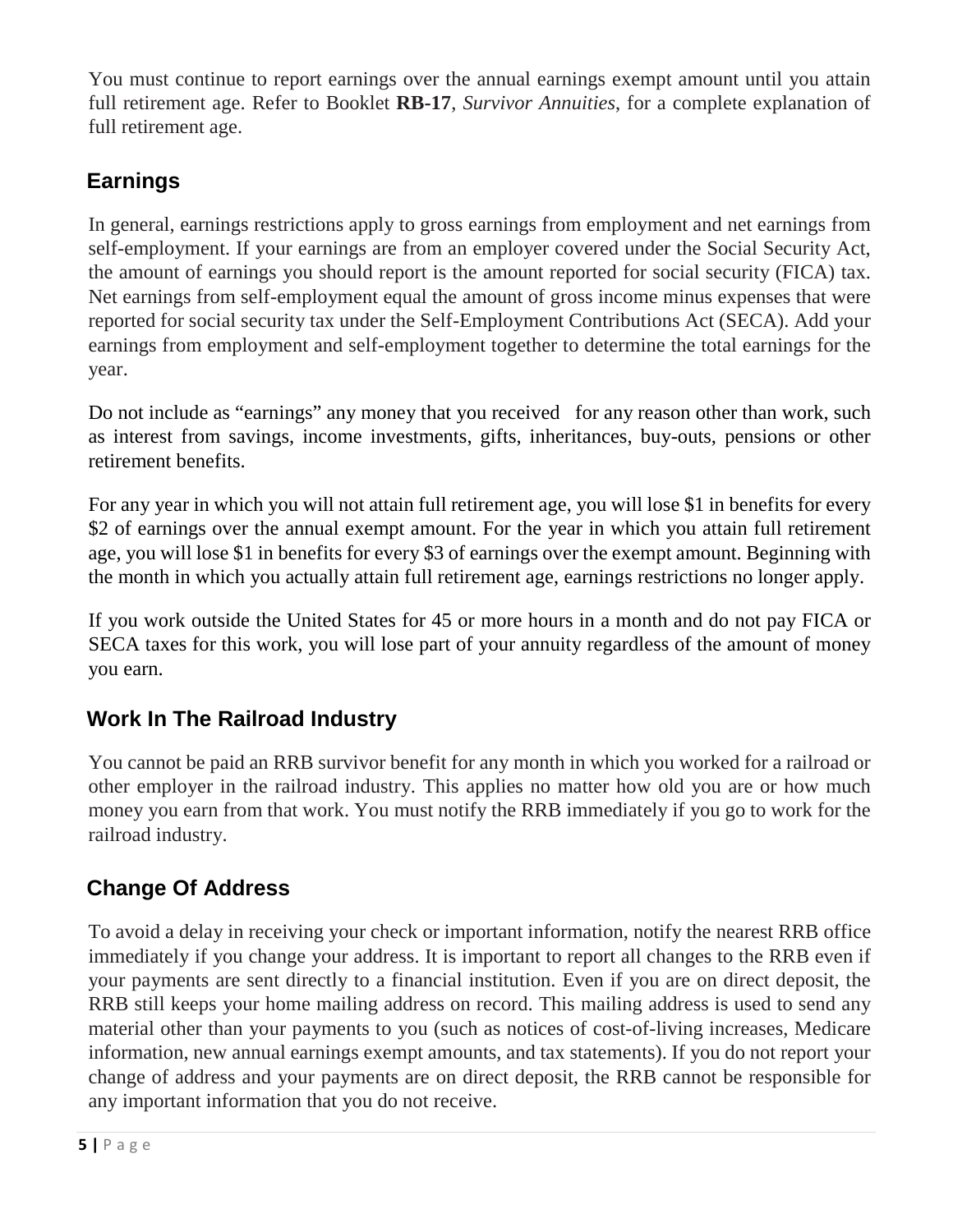To notify the RRB of a change of address, write or call your local RRB office and provide the following information:

- Your RRB claim number;
- your name;
- your new address;
- your old address; and,
- the date you will start receiving mail at the new address.

## **If The Annuitant Dies**

An annuity is not payable for the month of death. It is therefore important to promptly notify your local RRB office if the annuitant dies. If a check is received after the date of death, it must be returned to your local office or to the Treasury Department address on the envelope. If a direct deposit payment is made after the date of death, you should be aware that the financial institution is required to remove the amount and return it to the Treasury Department when they receive notice of death. While we realize that this is a stressful time, the prompt reporting of the death of the annuitant will prevent the added stress of erroneous payments.

## **If Your Disability Improves Or You Are Able To Return To Work**

If you are disabled and your condition improves, or your doctor tells you that you are able to work, or you return to work, you should promptly tell the nearest RRB field office. These changes in your status can affect your entitlement to a disability annuity.

## **If An Annuitant's Marital Status Changes Or A Qualifying Child Leaves Your Care**

If you are receiving a survivor annuity, you must notify the nearest RRB office if you or a child in your care marries after beginning to receive an annuity. The marriage of a survivor annuitant may cause either the annuity to terminate or the amount of the annuity to change. Also, if your annuity is based on having a minor or disabled child in your care, your annuity will end when the child leaves your care, marries, or is no longer disabled.

## **School Attendance**

If you are a child who is receiving a student's annuity, you must immediately notify the RRB if any of the following events occur:

- You change schools;
- you stop attending school and you do not intend to resume full-time attendance within the next four months;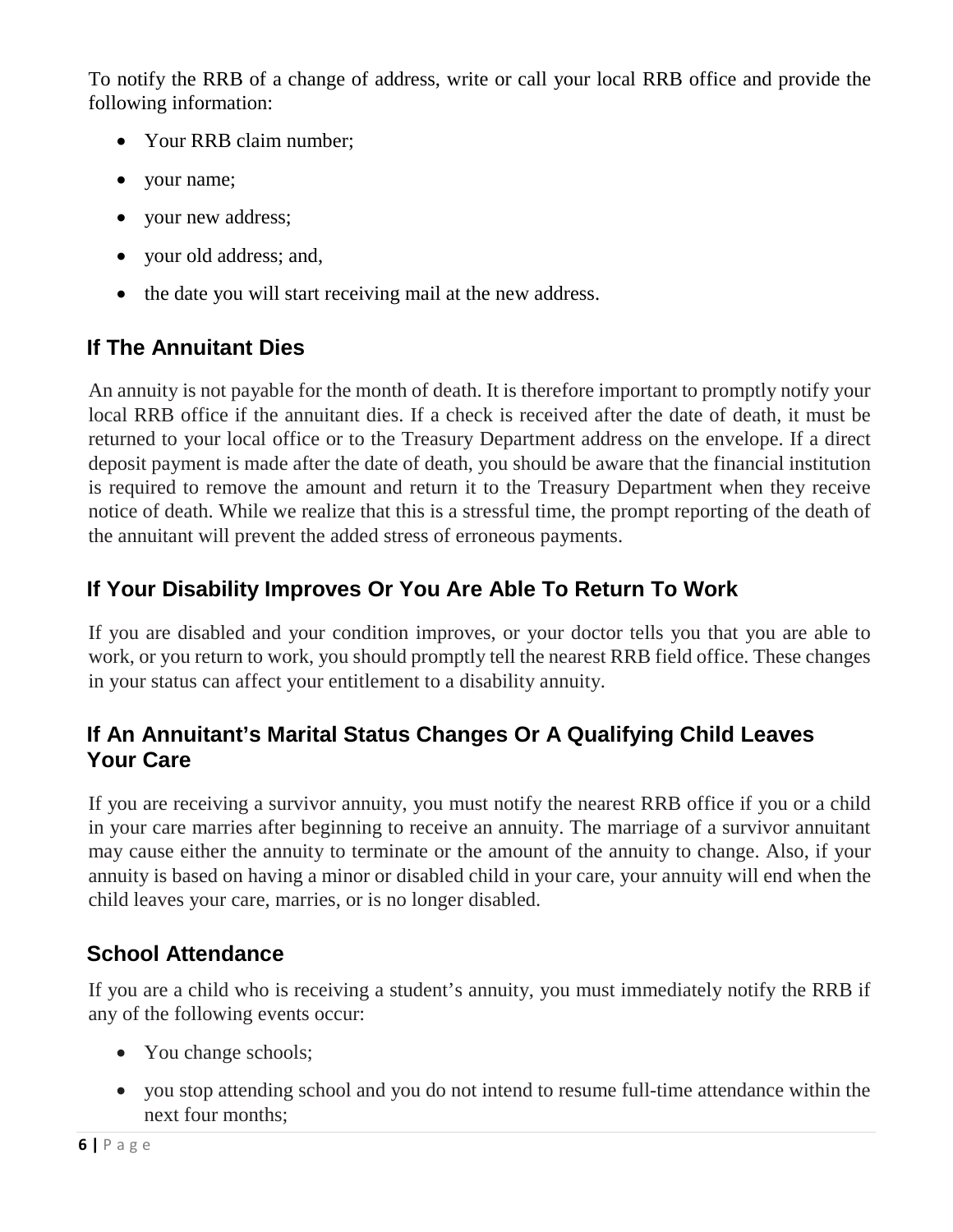- you are temporarily not attending school full-time and you had originally intended to return to full-time attendance within four months, but you find you will not be returning to school or your return will be delayed;
- you reduced your school attendance to less than full-time, or less than 20 hours per week; or
- you start attending school at the request of, or as a requirement of, an employer.